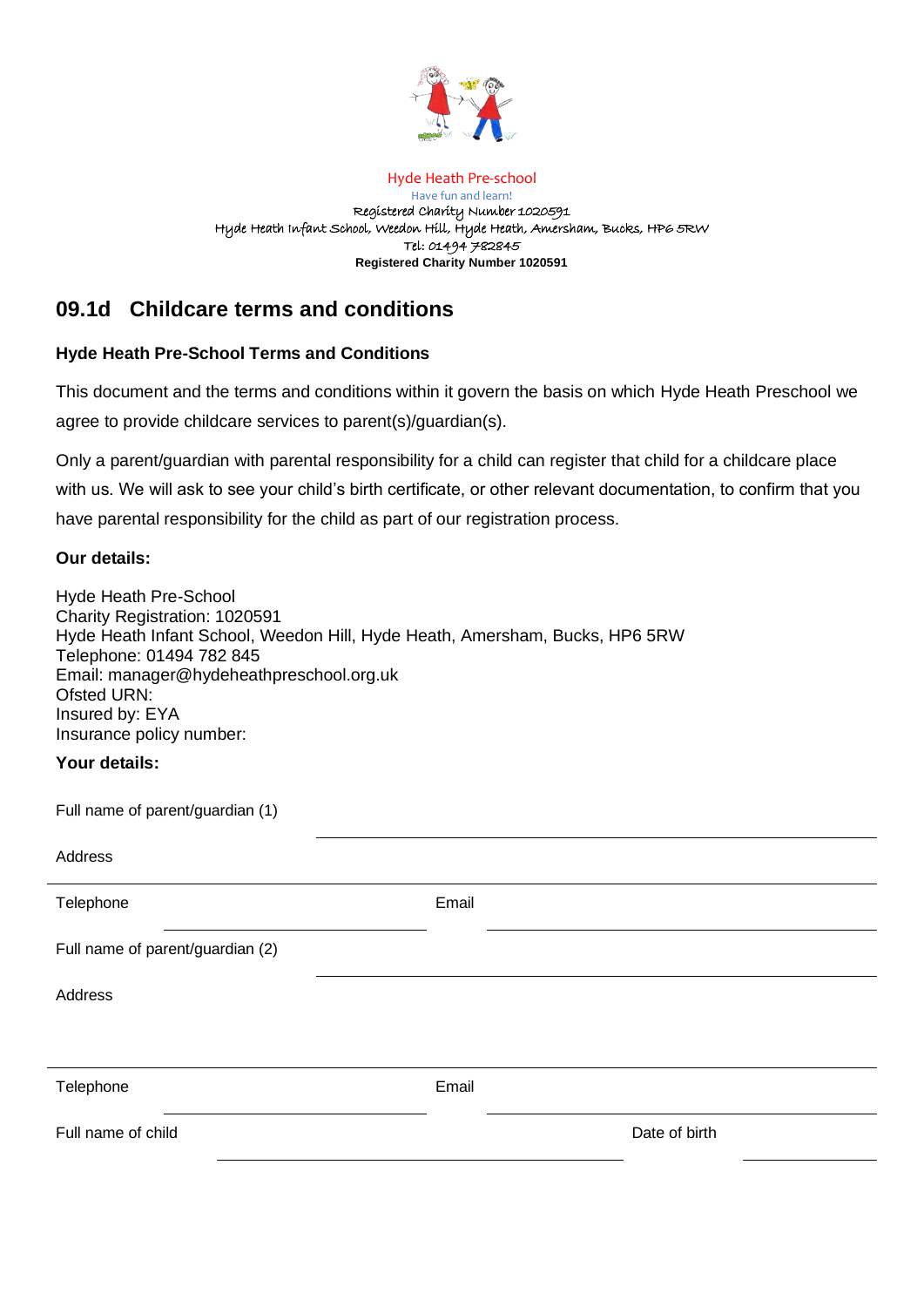# **Our offer for a childcare place for your child:**

Expected start date of child's place

| Settling in period |  |  |
|--------------------|--|--|
|--------------------|--|--|

Agreed hours:

|                               | Monday | Tuesday | Wednesday | Thursday | Friday |
|-------------------------------|--------|---------|-----------|----------|--------|
| Agreed times of<br>attendance |        |         |           |          |        |
| Total daily hours             |        |         |           |          |        |

Offered over 38 weeks per year. Please refer to our website [www.hydeheathpreschool.org.uk](http://www.hydeheathpreschool.org.uk/) for term dates

We are closed on bank holidays.

| Will the child receive nursery education funding |  | No $\sqcap$ |
|--------------------------------------------------|--|-------------|
|--------------------------------------------------|--|-------------|

Details of any other funding provided by other third parties (e.g. employers childcare vouchers)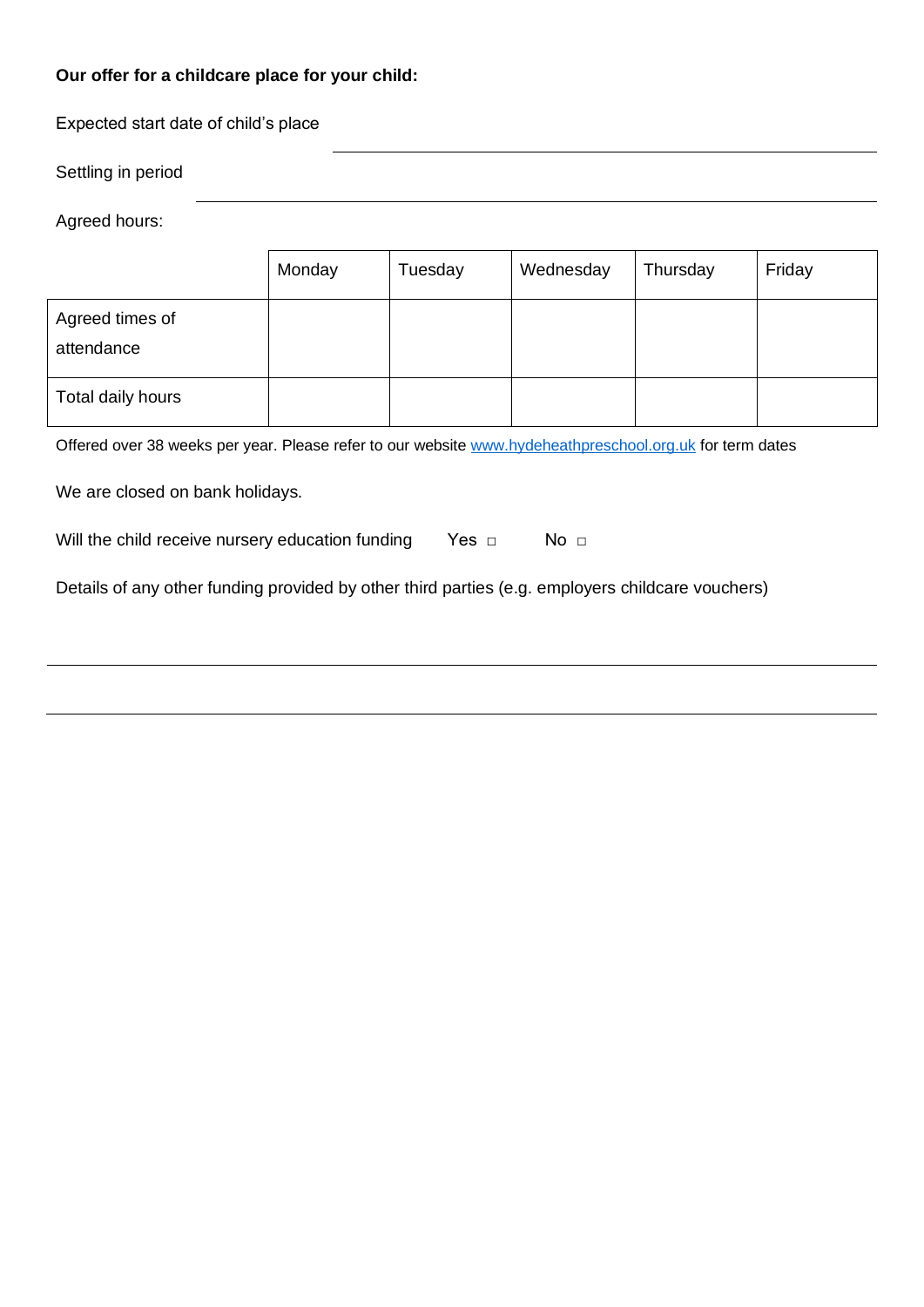## **The following terms and conditions govern the basis on which we agree to provide childcare services to you.**

## **1.0 Our obligation to you**

- 1.1 We will inform you as soon as we know whether your application has been successful. You are required to confirm that you still wish to take up a place within one week of receiving notification from us. If you fail to notify us then the offer of a place may be withdrawn. Once you confirm a fee-paying place a deposit payment of £25 is required to hold the place for your child. The monetary value of the deposit is published as part of the setting's schedule of fees. This is available on request. The deposit is refunded 6 weeks after your child's attendance at the setting. Please note your child's deposit will be taken on completion of the application form. If you fail to take up a place, the deposit is transferred to Pre-School for admission costs.
- 1.2 We provide agreed childcare facilities for your child during the official opening hours. If we change the opening hours, we will give parents as much notice as possible, and, if necessary, will work with you to agree a change to your child's hours of attendance.
- 1.3 We will try to accommodate any requests you may make for additional sessions and/or extended hours of childcare.
- 1.4 We will notify parents as early as possible when the setting will be closed.
- 1.5 We will provide you with regular updates about your child's progress.
- 1.6 We will try to make a place available to any of your other children. However, we cannot guarantee that a place will be available.

# **2.0 Your obligation to us**

- 2.1 You are required to fully complete and return the *Childcare Registration* form to us before your child can start.
- 2.2 You are required to inform us immediately of any changes to your contact details or other changes to the information on your child's registration form.
- 2.3 The *Childcare Registration* form includes medicine consent and emergency treatment authorisations which you are required to complete before your child attends.
- 2.4 You are required to immediately inform us if your child is suffering from any contagious disease, or if your child has been diagnosed by a medical practitioner with a notifiable disease. We need to protect other children at the setting so you cannot bring or allow your child to attend at these times. When your child is contagious they pose a risk to other children during normal daily activities.
- 2.5 You are required to inform us of the identity of the person(s) who will be collecting your child. We will require proof of identity if a person collecting your child is not usually responsible. You should let us know in advance about these changes. If we are not reasonably satisfied that the person collecting your child is expected, we will not release your child into their care until we have checked with you.
- 2.6 You are required to inform us immediately if you are not able to collect your child by the official collection time. You should make arrangements for an authorised person (recorded on your registration form) to collect your child as soon as possible and confirm who they are. A late collection charge will be applied. Please refer to the current fee schedule for details. If you fail to collect your child by the official collection time and we have reason to be concerned about your child's welfare we will contact the local authority.
- 2.7 You are required to inform us as far in advance as possible of any dates when your child will not be attending. 2.8 You are required to provide at least one month's notice of your intention to decrease the number of hours your child attends and similarly, should you decide to withdraw your child completely and end this Agreement. If you give insufficient notice, you will still be required to pay full fees for one month from the date of notice. If you would like to end this Agreement, please speak to the setting manager.
- 2.9 If your child is the subject of a court order, you are required to inform us and provide a copy of the order on request.
- 2.10 You should read our policies and procedures provided for parents available for you at the setting or on our website www.hydeheathpreschool.org.uk .

# **3.0 Payment of fees**

- 3.1 Our fees are based on a termly fee which is the full fee payable before applying any funded entitlements. Before your child starts, we will notify you of the payment required. We may review the fees at any time but will inform you of the revised amount at least one month before it takes effect. If you do not wish to pay the revised fee, you may end the Agreement by giving us one month's notice.
- 3.0 Fees are required to be paid termly in advance and are based on your weekly fee. We calculate the amount payable by you each term by multiplying the Weekly Fee by the number of weeks we are open during the term. Fees apply 38 weeks of the year. Payment plans can be set up by special arrangement.
- 3.2 Discounted rates do not apply to funded places or part-funded places. Additional hours will be charged at the full rate.
- 3.3 All payments made under this Agreement should be made by standing order (or direct debit where the facility is available) or by cash where agreement in advance is made with the setting manager. All payment regardless of method shall be made by the parent/guardian termly, in advance, on the first day of each term (the due date). If the payment is made by cash or debit/credit card, it is your responsibility to obtain a receipt from the setting manager as proof of payment. Late payments will incur a late payment fee of £20.00. In addition, a charge of £20.00 will be made for each occasion of re-presented payments and on the issue each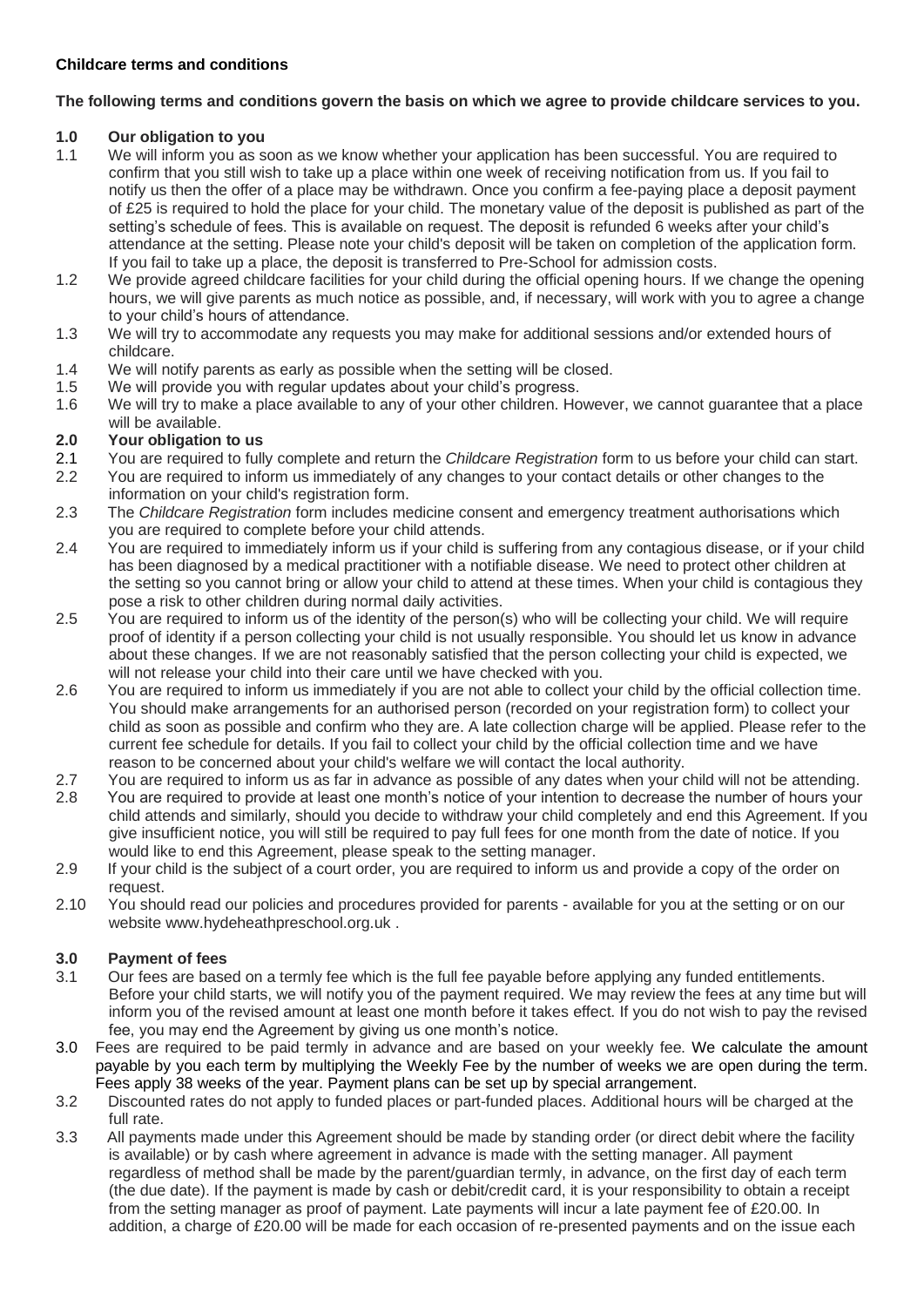late payment letter issued to you. If further action is required to recover unpaid fees, additional charges may be made in lieu of any costs of recovery incurred.

- 3.4 If the payment of fees referred to in 3.3 is outstanding for more than 14 days then we may terminate the Agreement. Once the contract has been terminated, the child shall cease to be admitted, and the notice of termination shall be regarded as a formal demand for outstanding monies.
- 3.5 If you require additional sessions or have been unable to collect your child by the official collection time, we will inform you of the extra amount payable and add these additional charges to your regular fees. In the event of late collection of your child, we reserve the right to charge a late collection fee of £20 for the first 15 minutes and £10 every five minutes thereafter.
- 3.6 No refund will be given for periods when children do not attend a session due to illness or holidays. Please note that we are closed on bank holidays and our team has three training days per year. This helps support our team's continuing professional development which benefits the children and families. No refunds are given for these closures as they are already taken into account when setting fees.
- 3.7 Where we offer a reduced fee rate after a child's birthday, the reduction takes effect from the first day of the following billing period.
- 3.8 If you are in receipt of any funded entitlement such as two-year-old funding you will not be charged for the cheapest funded hours taken.\* If any part of your booking includes an extended session which is offered at a discounted price when compared to the cost of the sub-sessions that make up that extended session (for example where a full day session is priced at a discount compared to the cost of sessions which make up a full day) the funded entitlement will be applied to the full, undiscounted cost of the sub-sessions.
- 3.9 Where your child is in receipt of funded early years entitlement and/or extended entitlement (additional 15 hours) the full weekly fee is payable during periods where the early years funding does not apply. We may also ask for additional information recorded on your child's registration form that will assist HMRC in making a decision about eligibility for certain entitlements.

### **4.0 Suspension of a child**

- 4.1 We may suspend providing childcare to your child at any time if you fail to pay any fees due.
- 4.2 If the period of suspension for non-payment of fees exceeds one month, either of us may terminate this Agreement by giving written notice. This takes effect on receipt of the notice.
- 4.3 We do not support the exclusion of any child on the grounds of behaviour. However, if your child's behaviour is deemed by us to endanger the safety and well-being of your child and/or other children and adults, it may be necessary to suspend childcare while we try to address these issues with you. It may also be necessary to share our concerns with other external agencies as appropriate. The decision to suspend your child will be made with the agreement of the trustees.
- 4.4 During any period of suspension for behaviour-related issues, we will work with the local authority and where appropriate other welfare agencies to identify appropriate provision or services for your child.
- 4.5 If your child is suspended part way through the month, under the conditions stated in clause 4.3, we will give you a credit for any fees you have already paid for the remaining part of that month, calculated on a pro rata basis. This sum may be offset against any sums payable by you to us.

#### **5.0 Termination of the Agreement**

- 5.1 You may end this Agreement at any time, by giving us at least one month's notice.
- 5.2 We may immediately end this Agreement if:
	- 5.2.1 You fail to pay your fees.
		- 5.2.2 You breach any of your obligations under the Agreement and you have not or cannot put right that breach within a reasonable period of time.
		- 5.2.3 You behave unacceptably; we do not tolerate any physical or verbal abuse or threats towards staff or other parents.
		- 5.2.4 We take the decision to close. We will give you as much notice as possible in the event of such a decision.
- 5.3 It may become apparent that the support we can offer your child is not sufficient to meet his or her needs. Under these circumstances we work with you, the local authority and other welfare agencies as per our procedures to identify appropriate support, at which point we may end this Agreement.
- 5.4 You may end this Agreement if we have breached any of our obligations under this Agreement and we have not or cannot put right that breach in a reasonable period after you draw it to our attention.

### **6.0 General**

- 6.1 If we close or take the decision to close due to events or circumstances beyond our control such as extreme weather conditions, the sessional fee will continue to be payable in full. We will be under no obligation to provide alternative childcare to you. However, if the closure exceeds three consecutive days in duration (excluding any days when we would otherwise be closed), we will credit you with an amount that represents the number of days closed in excess of three days.
- 6.2 If you have any concerns about the childcare we provide, please discuss them with your child's key person. If your concerns are not resolved to your satisfaction, please contact the setting manager. Your satisfaction with our service is very important to us and any concerns or complaints will be reported to the appropriate line manager for review.